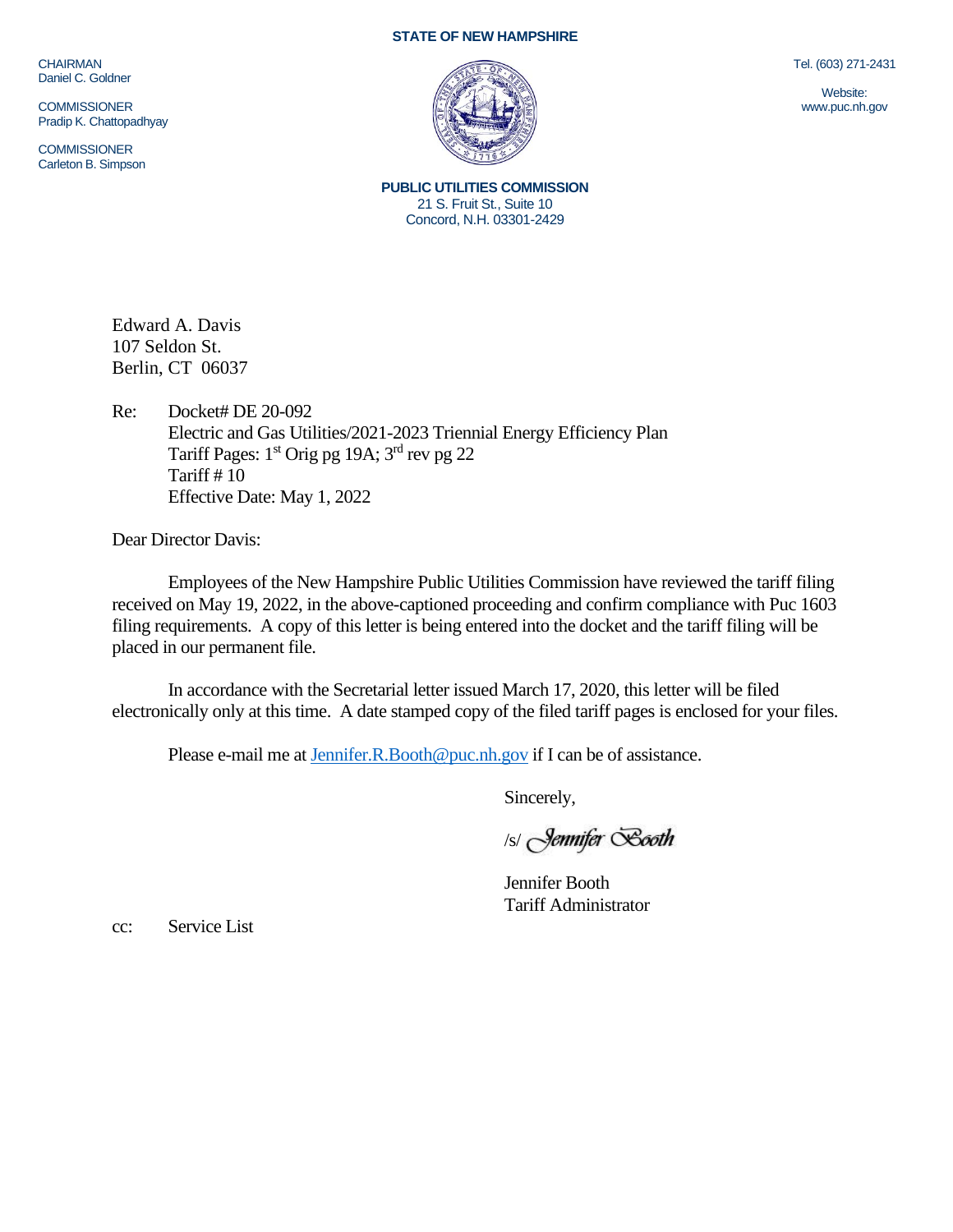ClerksOffice@puc.nh.gov amanda.o.noonan@energy.nh.gov asbury@unitil.com atakasugi@synapse-energy.com brandy.chambers@eversource.com bryant.robinson@eversource.com carroll@unitil.com catherine.mcnamara@libertyutilities.com chris@cleanenergynh.org clane@synapse-energy.com david.k.wiesner@energy.nh.gov david.simek@libertyutilities.com demeris@unitil.com dgoldberg@synapse-energy.com dhill@energyfuturesgroup.com donald.m.kreis@oca.nh.gov downesm@unitil.com eemerson@primmer.com elevin@veic.org elizabeth.r.nixon@energy.nh.gov eric.stanley@libertyutilities.com erin.engstrom@eversource.com fossumm@unitil.com frank.melanson@eversource.com gary.m.cronin@energy.nh.gov genestj@unitil.com gouldingc@unitil.com heather.tebbetts@libertyutilities.com jacqueline.m.trottier@energy.nh.gov jarvis@unitil.com jay.e.dudley@energy.nh.gov jessica.chiavara@eversource.com jmarks@acadiacenter.org john.butler@eversource.com joseph.fontaine@des.nh.gov josie.gage@oca.nh.gov

julianne.m.desmet@oca.nh.gov jvanrossum@clf.org karen.sinville@libertyutilities.com katherine.peters@eversource.com kelly@cleanenergynh.org kiersten.williams@eversource.com kimberly.dragoo@libertyutilities.com marc.lemenager@eversource.com maromilee.emerick@eversource.com maureen.karpf@libertyutilities.com Maureen.l.reno@oca.nh.gov mcdonald@optenergy.com mdean@mdeanlaw.net Melissa.Samenfeld@libertyutilities.com michael.sheehan@libertyutilities.com Mosenthal@OptEnergy.com nelson.medeiros@eversource.com nhregulatory@eversource.com nkrakoff@clf.org ocalitigation@oca.nh.gov palma@unitil.com paul.b.dexter@energy.nh.gov ralph.prahl@gmail.com rburke@nhla.org rclouthier@snhs.org rebecca.ohler@des.nh.gov sam@cleanenergynh.org Scott.T.Balise@energy.nh.gov sgeiger@orr-reno.com skumatz@serainc.com stephen.r.eckberg@energy.nh.gov steven.elliott@eversource.com stower@nhla.org taylorp@unitil.com thomas.c.frantz@energy.nh.gov